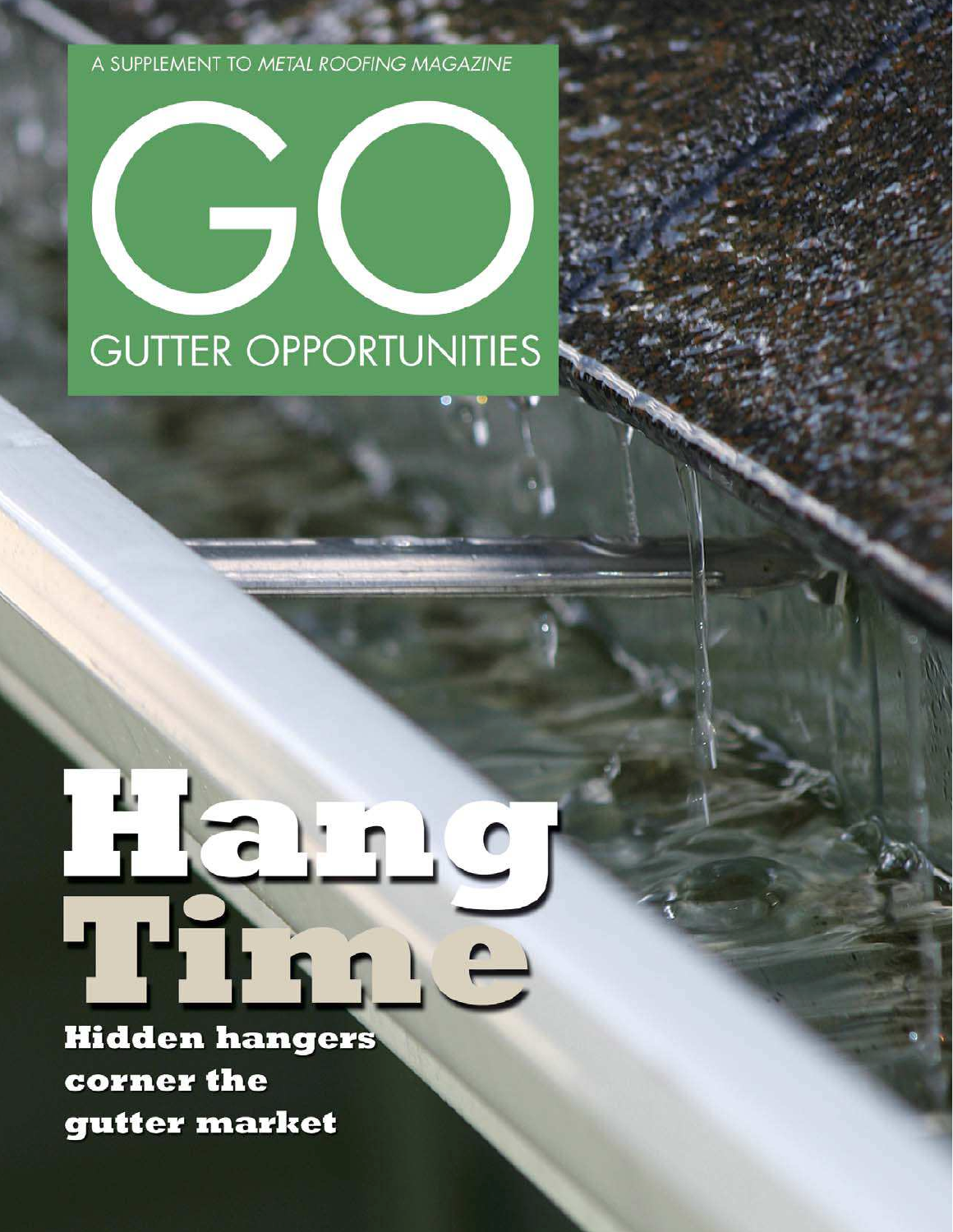

### Half-rounds, full profits

Old gutter style updated for today's market

#### By Mark Ward, Sr.

Half-rounds are generating full profits for gutter installers who install the products on upscale homes. Now half-round gutters also are coming into their own as a seamless aluminum alternative for moderately priced residences.

"Today you can get aluminum half-round gutters in as many color choices as K-style gutters, so mid-range homes can have the upscale look of half-round gutters," explains Mike Milliman, coowner of RainTrade Corporation, a national gutter supply company based in Lake Bluff, Ill.

In a competitive housing market, anything that distinguishes one new home from another can be an advantage for developers. "With all the colors now available for half-round gutters, it gives builders and homeowners another option," says Ben Bell, national sales manager for Gutter Suppliers, an Atlanta firm that supplies residential and commercial contractors.

One factor driving the emergence of halfround gutters into the mid-range housing market is the introduction of half-rounds in which a lip or "bead" is rolled inward. Historically the bead has been rolled outward so that the gutter trough can sit in a semicircular wrap-around hanger. Outward-rolling beads are therefore favored on historic residences and on new upscale homes that emulate a traditional look.

"But in the last five years," says Milliman, "seamless gutters with reverse (inward-rolling) beads have come on the market. So installers can use hidden hangers to put up the gutter, like they do with K-style gutters. Also, the reverse bead means the coil only needs to be painted on one side, since the back side of the coil isn't exposed." By contrast, with an outside bead the back side of the coil is "rolled outward where people can see it, and so the metal would have to be colored on both sides," he adds. Of course, traditional copper half-round gutters avoid the problem altogether since the metal is not painted on either side.

Along with the availability of aluminum halfround gutters with inside beads, another factor may soon drive increased sales of the product. As



Berger Building Products photo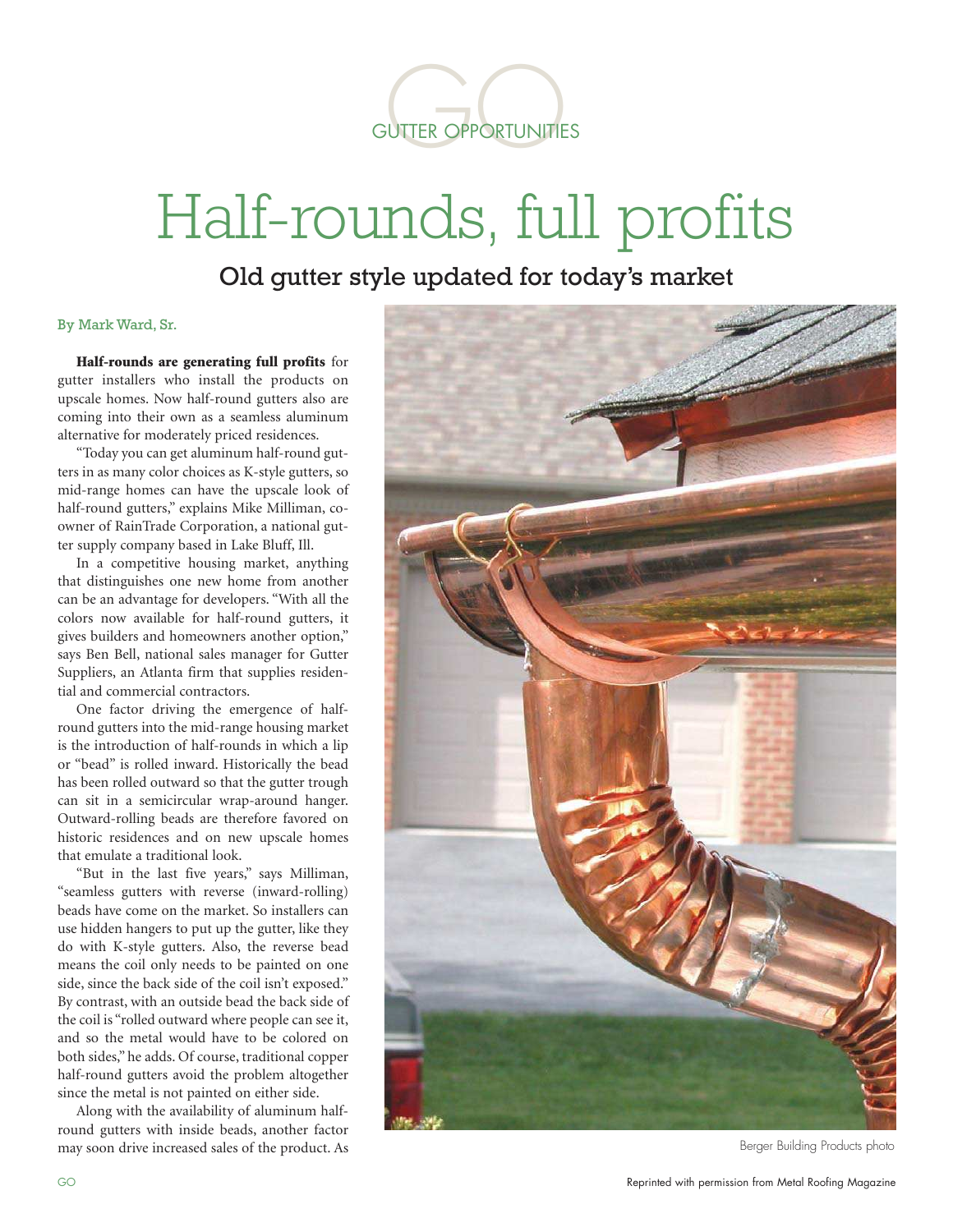

service manager Bill Davis of Jobsite Inc., a gutter machine manufacturer based in Grand Junction, Colo., points out, "Not many people start up a gutter company by buying a half-round machine. Ours is priced at \$39,000. But as more half-round gutters are sold, more machines will be made and the price of the machines may come down. So the price of half-round gutters will also come down and more homeowners will buy them."

#### **Upscale Opportunities**

Nevertheless, the primary market for halfround gutters remains upscale residences. "Our installed price for an aluminum gutter is about \$2.50 to \$3 per foot, compared to \$18 to \$20 for copper half-round gutters," says Richard Green, president of Retro Design Inc., Murray, Utah, a manufacturer and distributor of roofing and gutter products.

Green affirms that half-round gutter machines cost between \$30,000 and \$35,000, in large part because "the halfround machines only serve about 10 percent of the gutter market; the other 90 percent of the market is K-style gutters." Yet local market shares for half-round gutters can vary significantly by region. From its Utah base, Retro Design is involved with custom homes in upscale resort areas such as Sun Valley and Park City, where copper half-round gutters are favored.

"One of the beauties of half-round gutters is that they match almost any style of architecture, from historic to modern," Green continues. Even though half-rounds are only 10 percent of the national market, he adds, the gutters are an upscale product and so an array of decorative accessories is available.

At RainTrade, for example, Mike Milliman notes the company does a brisk business in ornamental hangers, brackets, downspouts, end caps, outlets, conductor heads, and finials. Many designs have been around for more than a century. "After all," he points out, "half-rounds are the original gutter."

Before 1950, Milliman explains, most gutters were half-rounds. When K-style



gutters were introduced in the 1950s and 60s, he says, "they were a good fit for the ranch-style homes that were being built then. Also, people figured seamless gutters had fewer seams and fewer leaks. But now, in the last five to seven years, half-round gutters have made a comeback. Seamless half-round is now available, and many custom homes prefer a traditional look for their gutters."

Green suggests that 6 inches is the standard size for half-rounds since "copper is expensive and you can make two gutters from a 12-inch coil without any waste. With 5-inch half-round gutters, you'd waste two inches of coil." However, Milliman believes performance is a consideration behind the use of 6-inch half-

RainTrade photo

round gutters. Since a 6-inch circle has less volume than a 6-inch square, he says, then a 6-inch half-round gutter drains less water than a 6-inch K-style gutter. "To compare half-rounds to K-style," he says, "you have to go down one unit in size. That is, a 6 inch half-round gutter drains as much as only a 5-inch K-style gutter."

Yet at RHEINZINK America, a distributor of zinc-based roofing and gutter products based in Cambridge, Mass., national applications training manager Kevin Wohlert adds another perspective. With Kstyle gutters, flowing water spreads out to the square edges of the trough. "But with a half-round gutter," he explains, "you have a rounded trough and so the water flows to the bottom point of the trough. That